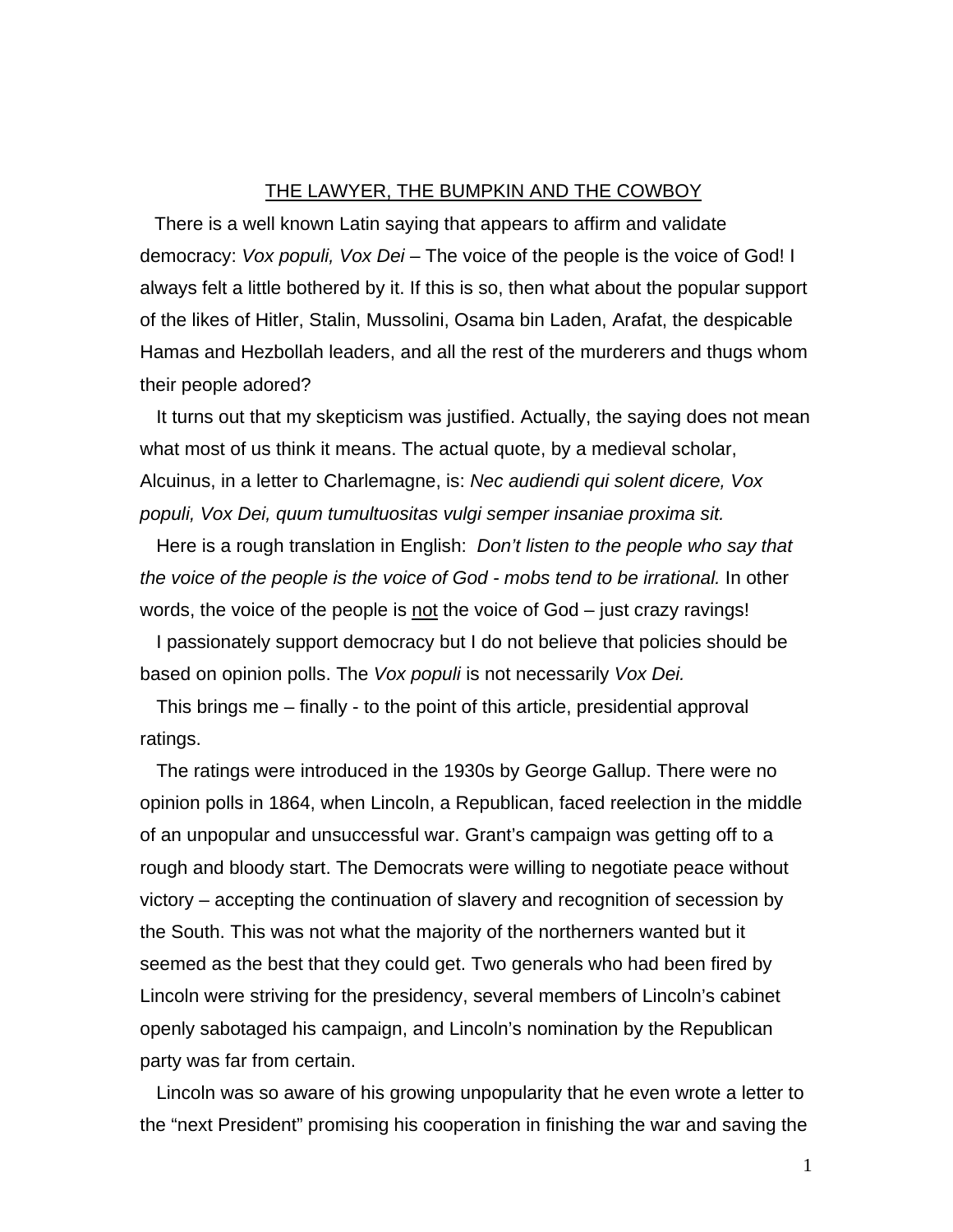Union. Had opinion polls existed in 1864 they would have certainly shown a Lincoln approval rating of less than 30%. The media of the day printed cartoons of an ape-like Lincoln and stories of his ignorance, incompetence and total unsuitability to be President.

Then, as the election neared, the war turned around. Sherman captured and burned Atlanta, Sheridan won at Shenandoah, and the Union navy was victorious at sea. Lincoln was nominated and the electorate, its confidence restored, gave Lincoln a solid 55% of the vote. History – and current *Vox populi -* now recognizes Lincoln as one of the greatest American presidents.

Harry Truman, is also a President held by historians to have been among the 3 or 4 great ones. But Truman holds another record: the lowest approval rating, in 1952, of any President since the ratings' introduction – 22%!

The American *populi* in 1952 were tired of the Korean War, outraged at his strike- breaking of steel workers and the firing of General MacArthur and his apparently senseless foreign policy. He had never gone to college, had a background as a farmer, a bankrupt small businessman, a provincial politician and was assumed not to be fully aware of the large picture. His first electoral victory was assumed to be a fluke – a major newspaper even went to press with a headline announcing the victory of Dewey, his opponent. During his last 3 years in office, Truman's approval rating never went above the low 30s.

So much for the *Vox populi.* 

The low Truman approval ratings mirror those of George W. Bush whose approval ratings during his second term have not moved above the low thirties. There are other uncanny similarities: both Truman and George W. started and unflinchingly backed unpopular wars, both lost their parties control of Congress, both were criticized as unsophisticated, lacking in scholarship and language skills, even though W's educational background and earned grades are higher than those of his past Democratic rivals. Both presidents were unwilling to take the advice of the self-important intellectual and informational elites, driving them into paroxysms of fury for being ignored by a country bumpkin – Truman – and a wild uncivilized cowboy – Bush.